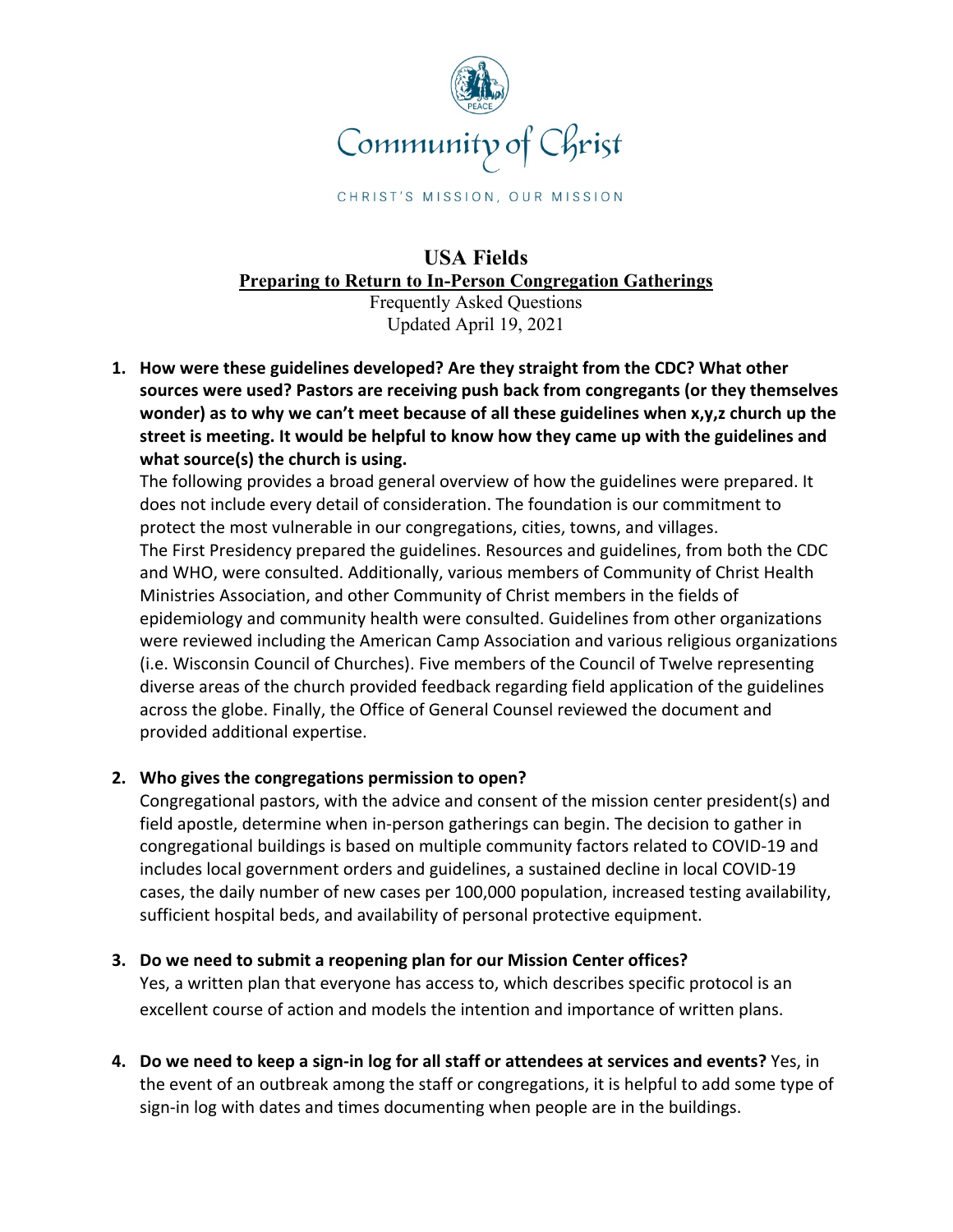## **5. These rules seem so restrictive – why should we even go back to church?**

Some congregations may decide the restrictions are too cumbersome to manage and will determine to move slowly towards preparing to meet in-person. Congregations should delay opening until they believe they can manage in-person worship safely.

#### **6. How long are these rules in place?**

In March 2020 as a response to the global pandemic, the First Presidency requested all congregations cease to meet in-person to minimize the spread of COVID-19. In May, the First Presidency released the Guidelines for In-Person Gatherings to assist congregations as they prepared to open their buildings for in-person worship and other gatherings as allowed by local governments. The guidance remains in place as long as the COVID-19 virus remains a risk to our communities.

**7. Do these guidelines also pertain to small congregations/groups meeting in a member's home?**

Yes. All congregations, regardless of size or where they meet, need to follow the guidelines for in-person gatherings.

**8. What if we choose to meet in homes, with just 2 or 3 people present? Would we need to follow the guidelines?**

Yes. You are still meeting as Community of Christ and would still need to follow the guidelines.

- **9. Where can I find information to decide if there is "a sustained decline in COVID-19 cases has occurred for three (3) weeks or as recommended by the local government"?** www.covidactnow.org. Search on your county and then scroll down to the chart labeled "Daily new cases per 100k population."
- **10. What happens when the congregation is made up of people who are from multiple counties? How do we decide if there has been a sustained decline?** Many congregations have members from multiple counties or cities who might attend worship services. It is important to know what is happening in all counties or cities surrounding the church and from where members are traveling. Either the church reopening guidelines or local government orders for the county or city where the congregation is located should be followed, whichever is the most restrictive. Please also see question #57.
- **11. We understand the need for a sustained decline in local cases. What happens when there is a sustained decline in the county/city but there is a specific hot spot of cases, e.g., nursing home or penitentiary that skews the data?**

These unique circumstances need to be discussed with mission center presidents(s) and the field apostle. Each unique situation may result in a different timeframe for returning to inperson gatherings.

**12. The person we appoint as the Health Officer, are they assuming any personal liability?**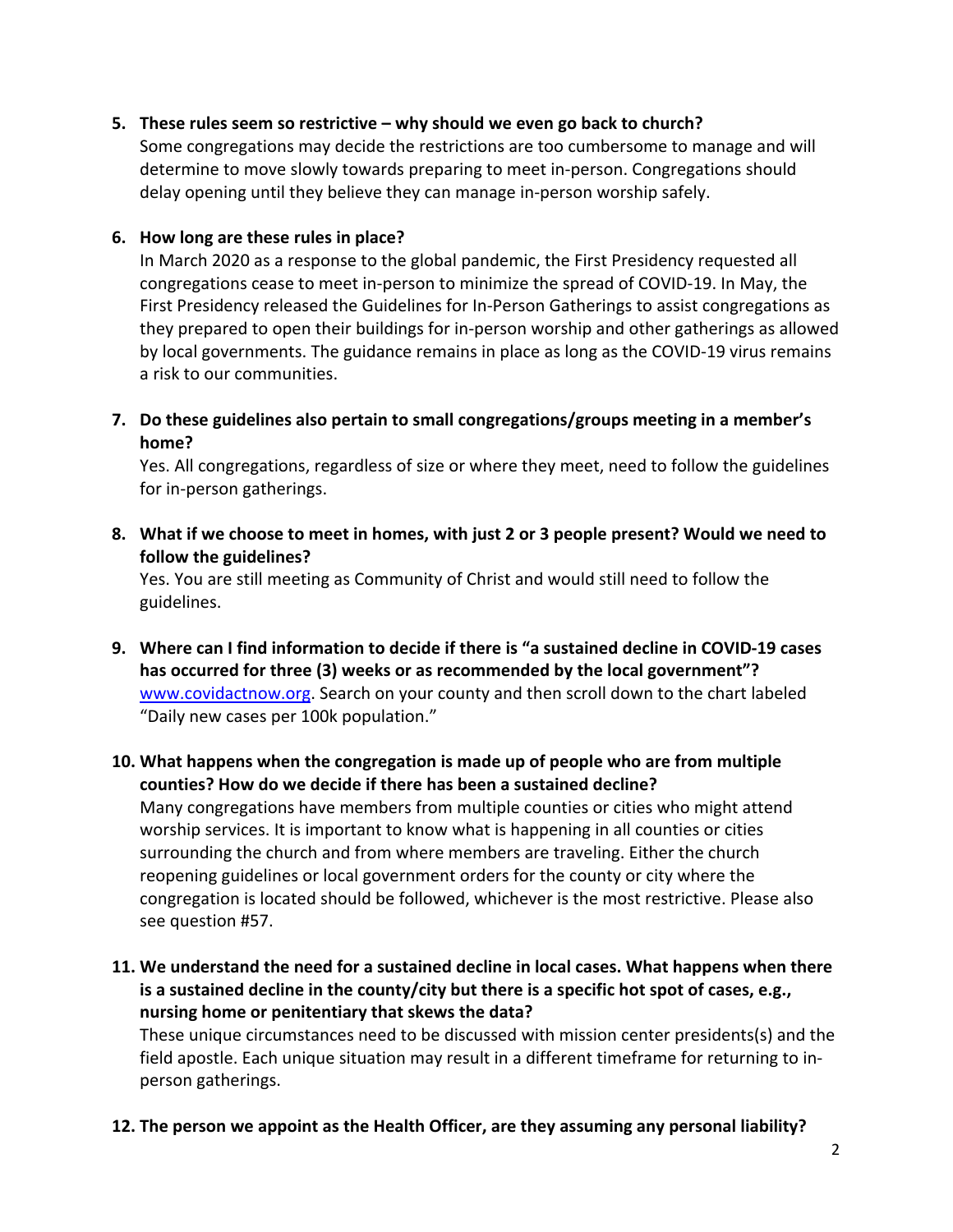No, they are not assuming any personal liability.

- **13. Households that provide regular caregiving to a grandchild or elderly parent, can they be considered "people who live in the same household" and sit together during worship?** Yes, if they provide regular consistent caregiving they can be considered from the same household.
- **14. Where do we order supplies (masks, gloves, hand sanitizer, prepackaged juice and wafer)?**

Check your local grocery stores or other retailers for some of these materials. Others can be found through an internet search. For example, Amazon, Mardel, or LifeWay may have these items available.

- **15. My area has different guidelines than the church, which one should I follow?** It is important to comply with the most restrictive guidelines. Also, please see question #57.
- **16. Will there be some type of communication prepared by the church about different decisions being made by some congregations opening and some not opening that are in the same general area?**

Local situations differ. We would expect churches to make decisions based on their own context.

- **17. As we move into and out of flu season, what will the church have to say about that?** We will continue to monitor state and local guidance regarding large gatherings and adjust as our local governments require.
- **18. Can I pick up people and drive them to church?**

Being in a small, confined space like a car is not advised. We should not be picking people up to drive them to church during this time.

- **19. Can we give out cloth masks and have the attendees keep them?** Yes. It is also important to have masks available for those who do not have a mask with them.
- **20. If someone does not want to wear a mask (over 2 years of age), do we have to ask them to leave?**

People who cannot or will not wear masks will need to participate in online ministries.

## **21. How can we safely serve communion?**

Some approaches include having the prepackaged emblems available at socially distanced locations on seats in the sanctuary. Another is a priesthood member wearing mask and gloves preparing the emblems and staffing a strategic location where people can pick them up on their way into the sanctuary.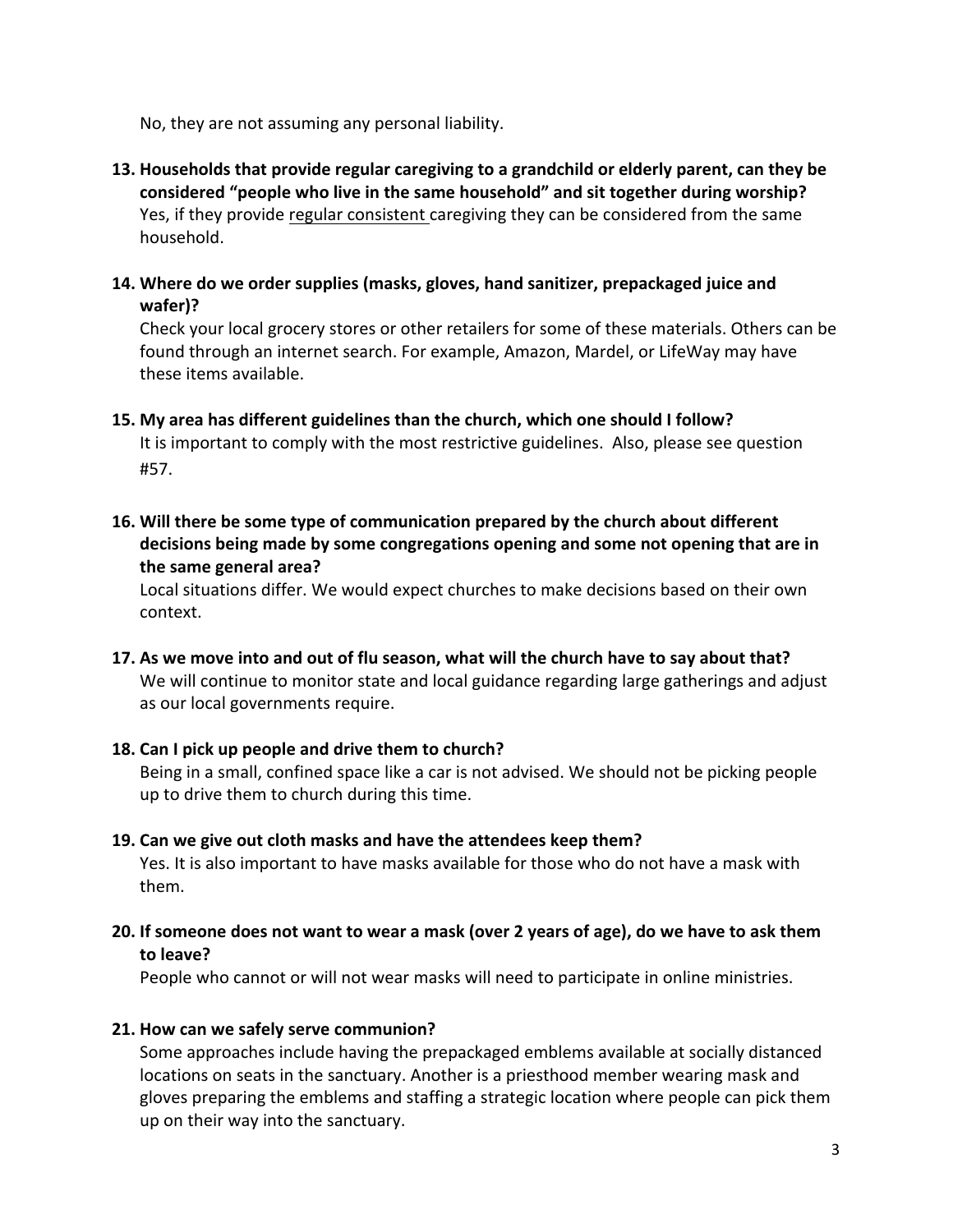**22. The CDC and local health officials say that gloves actually spread more germs because people tend to use them instead of washing and sanitizing their bare hands. Does the church still recommend we wear gloves?**

Yes, gloves are to be used in specific circumstances and we are not recommending re-using gloves or wearing them for lengthy periods of time. Gloves are only needed when counting money, serving communion, and picking up offerings. It is still important to avoid touching the face when wearing gloves, and to dispose of gloves and wash hands immediately upon removal.

### **23. When can I sing in church?**

Singing, like coughing, passes the virus to large groups of people. There have been multiple cases documenting the spread of COVID-19 through choirs and through singing at church. Singing is an important aspect of worship. When it is safe, we will sing again.

## **24. Do I have to wear a mask when singing?**

At this point in time, in-person worship does not include congregational singing.

**25. If we gather outside, can we sing?**

No.

## **26. If we have a soloist, can they sing?**

No. A soloist can project respiratory particles for up to 27 feet.

**27. When everyone wears a mask and has social distance, and/or we meet outside, can we sing gently or hum?**

Inside or outside, singing of any kind is not allowed. Soft humming, while wearing a mask is acceptable.

**28. Could a face shield be used instead of a face mask to help with those who may be hearing impaired to read lips?**

No, but there are masks available with clear plastic inserts that may be used when communicating with the deaf or hearing impaired.

## **29. Do we have to provide masks and sanitizer for everyone?**

Everyone should wear a mask. Hand sanitizer should be available for everyone. As places of hospitality and grace, we want to be inclusive and provide personal protective equipment to keep everyone safe.

**30. Can I bring my own water bottle or coffee into the church as long as I take it back out with me?**

Yes, if beverages are regularly allowed in your sanctuary or building.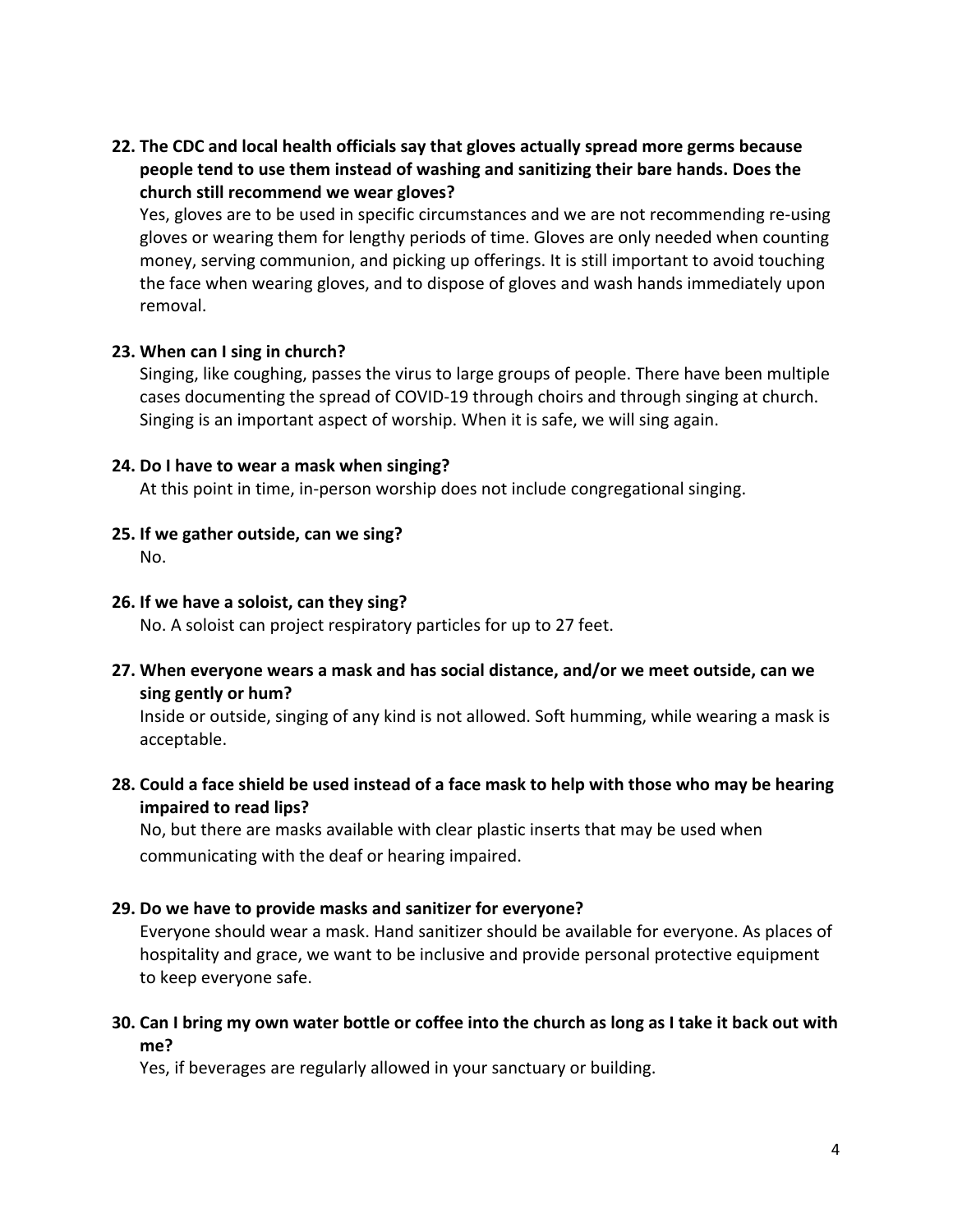## **31. If the congregation allows a group, such as scouts, to use the building and they do not follow the "rules" are we liable? And do we need to have someone monitoring every event?**

All groups who use the congregational buildings will be given a copy of the guidelines with the expectation they will be followed. If groups have questions about the guidelines, pastors should consult with mission center president(s) and the field apostle. We expect groups who use our facilities to follow these guidelines. Scout units chartered by the congregation should have a Chartered Organization Representative from the congregation who attends their meetings and events and should work with congregational leadership to determine if those activities can resume. Scouts carry their own liability insurance for all unit activities. All groups who use the building as a ministry of the congregation should have a liaison or representative present. See the question below regarding building lease agreements.

### **32. Do people who rent our facilities have to follow our church guidelines too?**

Yes. The Guidelines must be provided to those who rent our facilities. Lease agreements must be updated to reflect COVID-19 circumstances.

**33. How do we get the "additional language related to COVID-19" to add to our lease agreement for our outside groups?**

Contact your MCP/MCFO for an updated contract addendum for all renters.

#### **34. Can AA groups still offer coffee service? What about outside?**

No. The same procedures for inside the church building must be followed outside the church building.

### **35. Do I have to have my church professionally cleaned?**

No. You can have your church professionally cleaned, or you can develop a cleaning schedule and protocol based on CDC Guidelines for COVID-19 cleaning.

#### **36. What about UVC systems for cleaning?**

That depends. A personal UVC system would not provide the kind of cleaning needed. A professional UVC system could be used to assist in cleaning.

#### **37. Do the bathrooms have to be cleaned after each person uses it?**

Yes, it is important to provide bleach wipes in bathrooms to provide for the cleaning of toilet seats, faucet handles, and door handles. Shortening the length of your worship may mean it is not necessary for people to visit the bathroom.

## **38. What are the recommendations for cleaning and sanitizing the church's nursery/playroom…i.e. sanitizing toys, etc.?**

Some congregations will choose to limit access to the nursery, just as they limit access to Sunday school rooms. Congregations who have the nursery/playroom available for toddlers during worship will need to clean and disinfect each toy or item prior to and after use. Cleaning and disinfecting would also include any furniture or activity items. Eliminating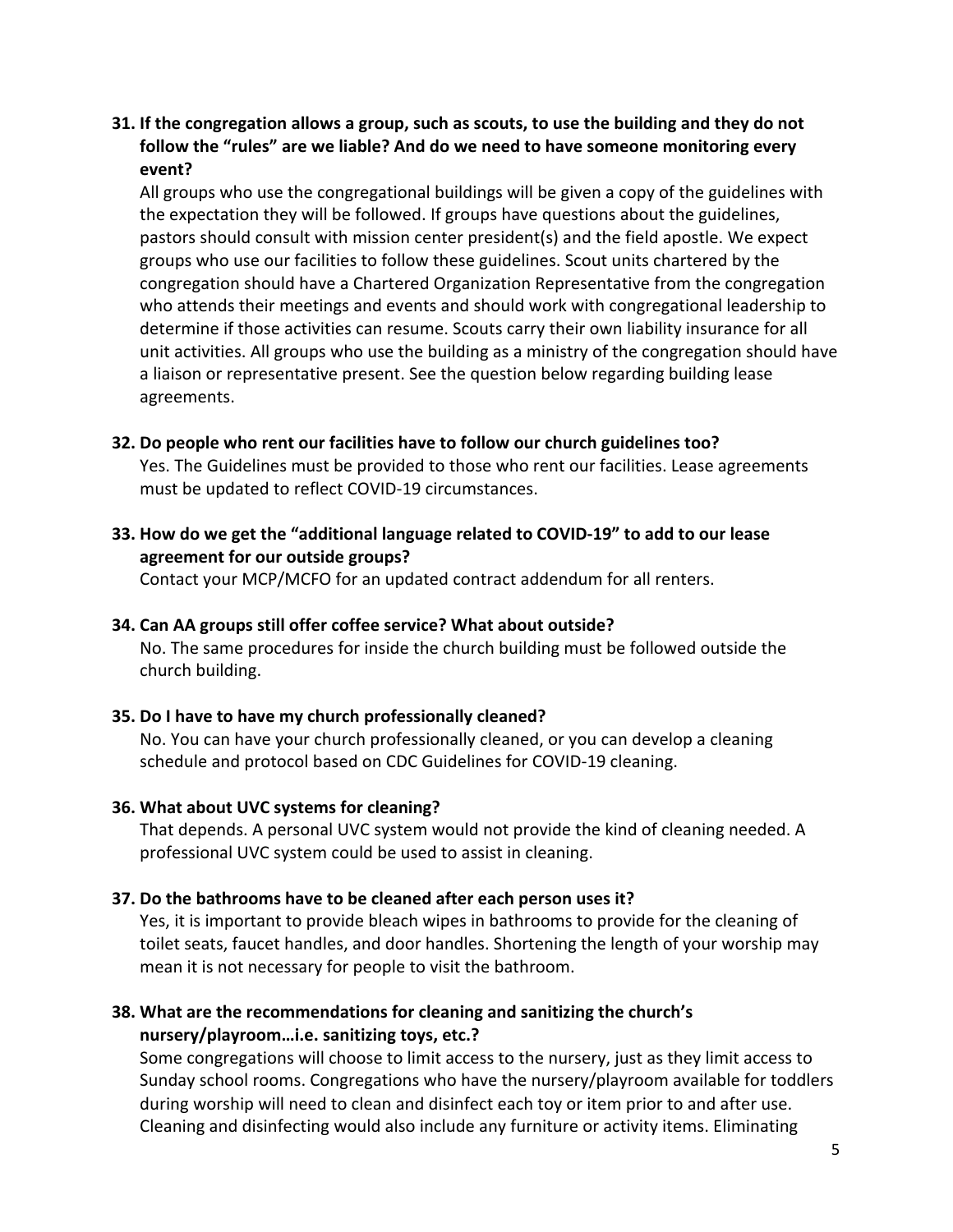some toys to make cleaning more manageable, removing all books, including coloring books, are recommended. Bleach wipes should be provided to wipe up surfaces exposed to bodily fluids as well as gloves for those who may be changing diapers. Face masks and hand sanitizer must be available.

## **39. Is it really necessary to clean before and after services if no one else will be in the building between worships?**

Most churches have a variety of users entering and leaving the building. Most churches have multiple key holders and do not require permission for a member to enter the building. We may not know if a person enters the building. Cleaning before and after maintains a clean, germ-free environment, regardless.

### **40. What happens if one person enters the church after it has been cleaned?**

Pastors may not know if a member, who has access to the building, enters the building. It is important to maintain a cleaning schedule and to clean prior to using the building and after using the building. If a person enters the building, immediately after a cleaning, the cleaner will need to re-clean the areas used by the individual.

## **41. What happens when an outside group is in session at the church and a church member drops in?**

A way to minimize COVID-19 spread is to maintain separation between various groups using a church building. Church members should be respectful of other groups and not drop by without notice or permission from the Health Officer or pastor. Expectations regarding masks for everyone in the building should be maintained.

## **42. Are there situations when we might have to keep people from coming inside? How do I do that?**

We offer hospitality and grace. We trust no one would intentionally enter the building if they are sick. Posting signs at the entrance are a good reminder to those entering the building. Cleaning protocols, wearing masks, and providing hand sanitizer become critically important to everyone's well-being.

#### **43. What sacraments can we do at church?**

The First Presidency has provided guidance for performing sacraments at church which can be found in the updated guidelines on pages 7 and 8. Marriage may be allowed if social distancing and other guidelines are met regarding capacity, etc.

#### **44. When can I be ordained?**

Congregations that have an approved plan to open can perform in-person ordinations by following the guidance found on page 8 of the updated guidelines. Also, online ordination is an option following the guidelines issued in the fall of 2020.

## **45. The cleaning checklist, and the implementation checklist do not have places for a signature. Can we add a place to sign and date? Is it okay to store these documents electronically?**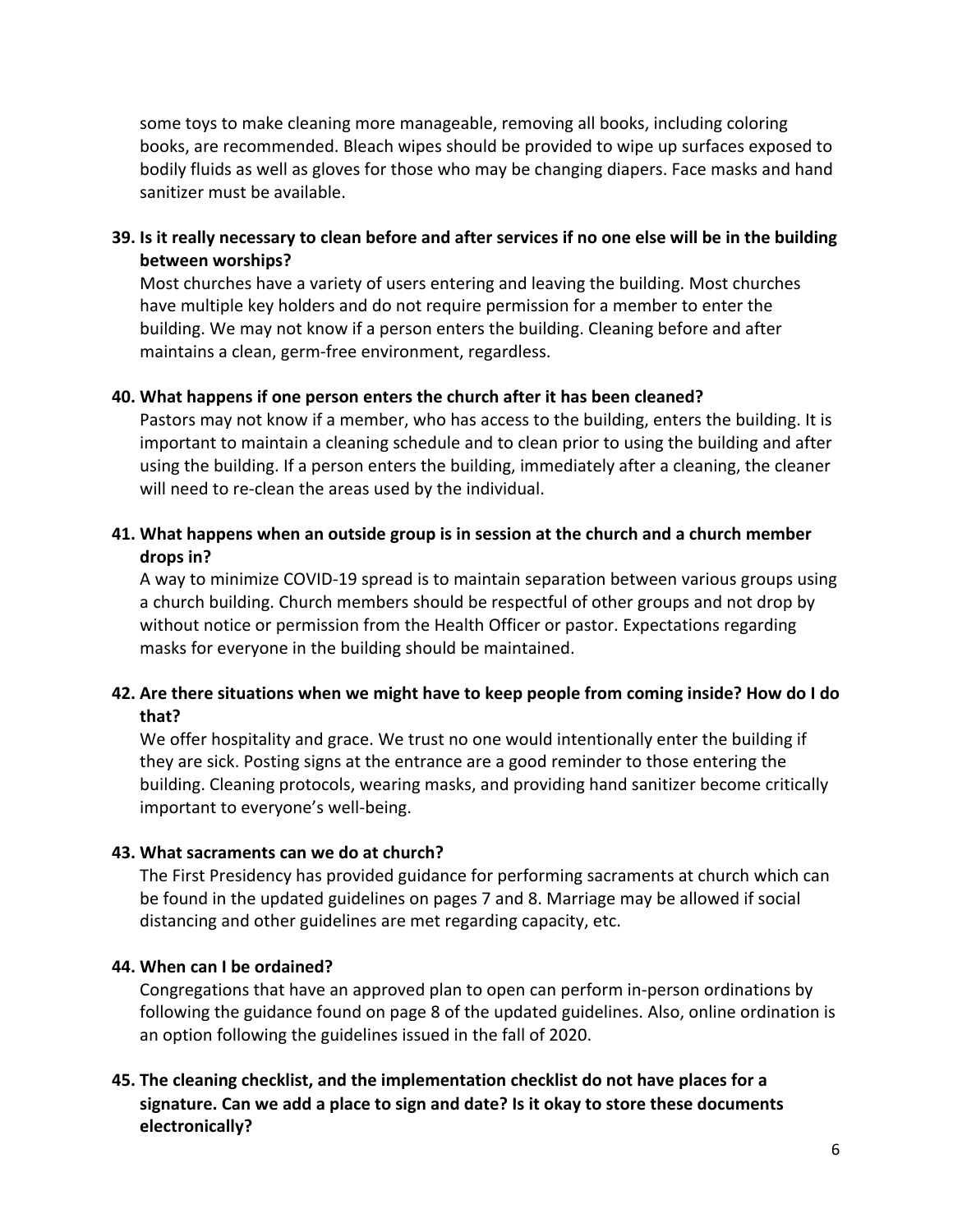Yes, you can add a signature and date line to these documents, and they can be stored electronically.

## **46. How long do we have to keep the attendance logs and cleaning lists?**

The purpose of the attendance logs is to provide information to local Health Departments should contact tracing be needed. The attendance logs must be kept in a secure location and will be destroyed after six months. The cleaning list should be kept for six months as well for verification of procedures followed.

## **47. As AA is "anonymous"; can they put initials on the attendance list and just one contact method?**

As long as an individual can be identified through their contact method. The attendance log is for contact tracing purposes only; the information needs to provide contact information.

## **48. If there is a case, why do we have to close for 14 days when the CDC says only 7 days or that the virus dies after a couple days?**

Following CDC guidelines is important. The recommendation was updated on April 5, 2021 and is now that if there has been a sick person or someone who tested positive for COVID-19 in the facility within the last 24 hours, you should clean AND disinfect the space. If it has been more than 24 hours since the person with suspected/confirmed COVID-19 visited or used the facility, additional cleaning and disinfection is not necessary. Our understanding of what is safe and what is not safe continues to evolve with the science and congregational leaders are encouraged to monitor the CDC web page for updates.

## **49. If there is a case and we pay for professional cleaning, do we still have to close for 7 days?** Since the release of the updated guidelines, the CDC released new information on April 5, 2021. If there is a suspected or confirmed case in the facility you should close for 24 hours. Congregational leaders are also encouraged to monitor the CDC web page for updated guidance. We want to provide a safe facility. Professional cleaning may allow a congregation to open prior to 24 hours with the advice and consent of the Mission Center President and Apostle. Pastoral care for members, should a case present, is still an important consideration and may impact timing for re-opening.

# **50. If there is a case, wouldn't people that were also at the service have to self-isolate for 14 days?**

Yes. If a case of COVID-19 has been identified and exposure occurs through in-person gatherings in your congregation, everyone who was present at that gathering should be notified and those who had close contact with the infected individual (within six feet for a total of fifteen minutes or more) would be expected to self-isolate for 14 days.

# **51. What guidelines are in place for outdoor gatherings? Can we meet outdoors - parking lot church, open assemblies and would the same guidelines apply?**

Outdoor gatherings are safer than indoor gatherings. Congregations may choose to start meeting in their parking lots or on church lawns using lawn chairs as they slowly return to in-person gatherings. Following the guidelines, social distancing, wearing masks and having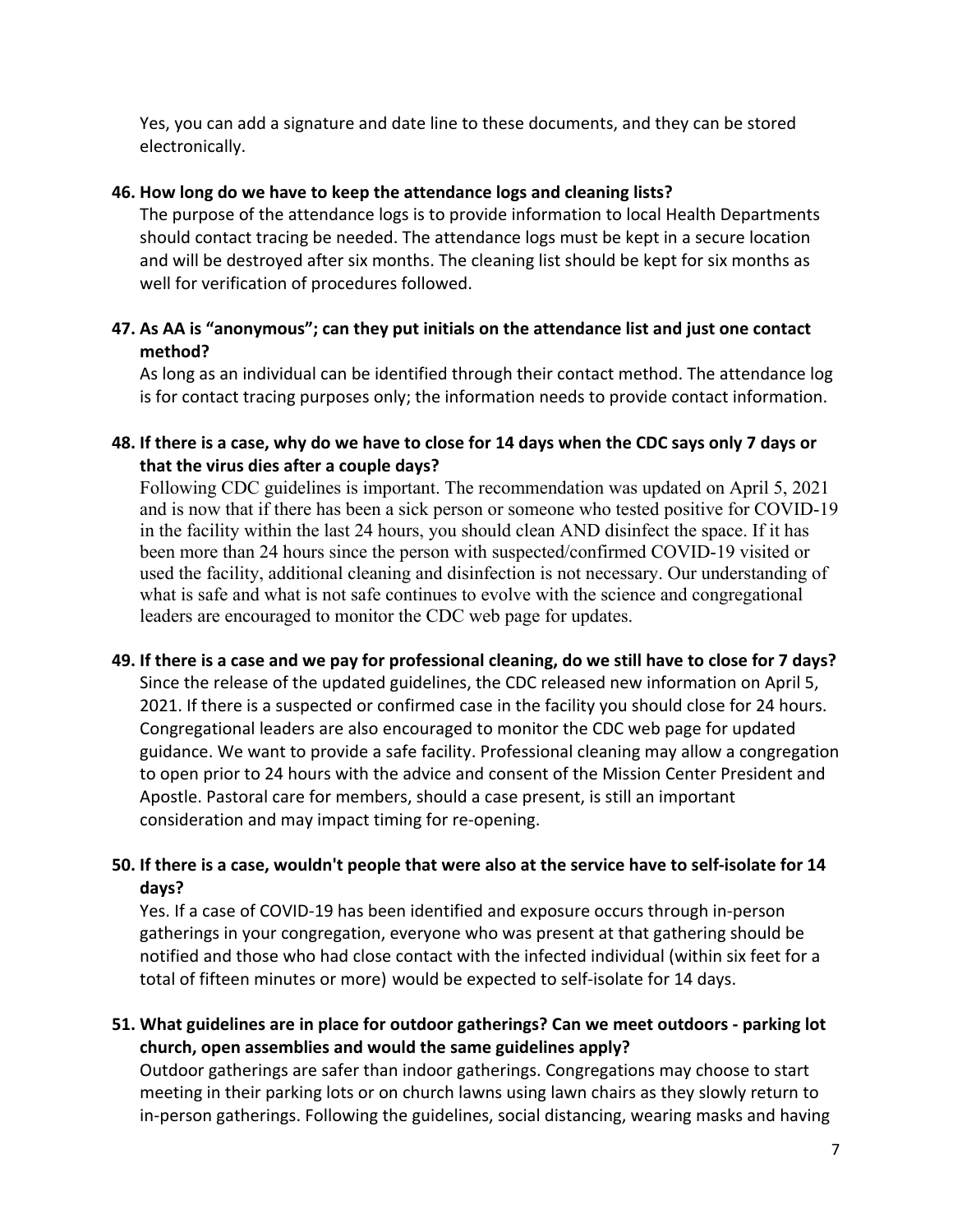hand sanitizer available is still important. Outdoor gatherings also require submitting a plan to the MCP for approval.

## **52. Do I have to wear a mask if our worship/fellowship is outside?**

Yes, it is important to wear a mask to protect others, even when outside.

**53. Can members sign a "hold harmless clause" or waiver to state we understand all the precautions being provided, and are self-selecting to attend in-person gatherings, understanding there is no guarantee of "no risk"?**

Asking members to sign waivers or hold harmless clauses to attend worship leads to the question of whether it is safe to begin in-person gatherings. If it is not yet safe to gather inperson, we should not be encouraging in-person gatherings.

**54. Regarding p. 7, "Expectations for good-faith compliance" I know the statement in this particular document is related to COVID-19 but are there other implications for any other potential areas of liability?**

The statement references congregations who are not willing to collaborate with mission center or field leadership regarding the question of when to begin in-person gatherings during the COVID-19 pandemic. It is not a blanket statement inclusive of other situations or circumstances.

- **55. Regarding p.7 "Expectations for good faith compliance," does the pastor, leadership team, and congregational members need to sign a document acknowledging this liability?** Members, pastors, and leadership team members are not required to sign documents acknowledging this liability.
- **56. Regarding p. 7, "Expectations for good faith compliance" states if there is a lawsuit where "legal fees and final settlement amounts approved" exceeds the insurance coverage then the congregation is liable. Since all assets are owned by World Church does this mean each member would be personally liable for their portion of the "balance due"?**  No. Leaders and members are not personally responsible for amounts exceeding insurance coverages. Any amounts not covered by or in excess of insurance policy limits would be covered by assets held in trust for the congregation, such as AIP funds, local bank accounts, real property, or other tangible assets.
- **57. My interpretation of the guidelines suggests to me that if local governments are doing something not in harmony with CDC guidelines (3-week decline) then I should use the more restrictive guideline. Is this correct?**

You are correct in applying the guidelines. When comparing to local government guidelines, we are to apply whichever is more restrictive.